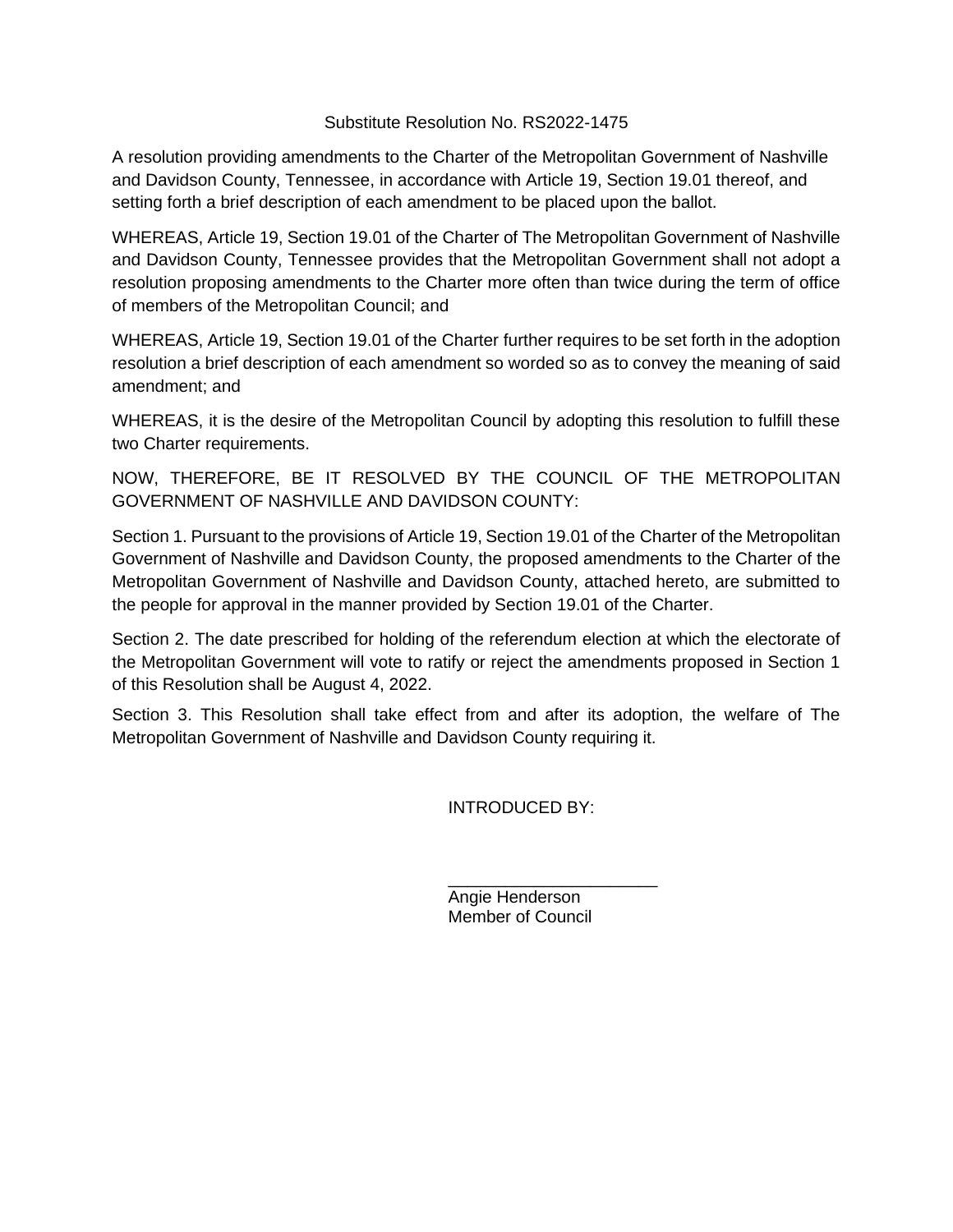Article 19 of the Charter of the Metropolitan Government of Nashville and Davidson County is amended by deleting it in its entirety and replacing it with the following:

#### Sec. 19.01. - Amending the Charter

This Charter may be amended by (a) adoption of a resolution by the council or (b) petition meeting the requirements of section 19.03, where such resolution or petition has been approved by referendum election conducted pursuant to section 19.04. Amendments may also be adopted in such other manner as may be provided by general law for amending the Charter of a metropolitan government.

# Sec. 19.02. – Amendment by Council Resolution

(a) The council may initiate amendments to this Charter by resolution, which for each amendment shall contain (1) the title of the proposed amendment; (2) an explanatory summary of the proposed amendment not to exceed two hundred (200) words; (3) the text of the proposed amendment; and (4) a statement of the financial impact of the proposed amendment. A proposed amendment cannot contain more than one subject as determined using the standard provided in Article 2, Section 17 of the Tennessee Constitution. A proposed amendment cannot be identical or substantially similar to a proposed amendment rejected by the voters of Nashville-Davidson County at an election held within two (2) years before the resolution was filed.

(b) Prior to adopting such resolution, the council shall submit the resolution to the charter revision commission for review. No later than thirty (30) days after receipt of the resolution, the Commission, acting in an advisory capacity, shall provide the council its report and recommendations on the resolution, including whether the proposed amendment satisfies the requirements in this Charter, including Section 19.03(c) for certification of a petition.

(c) A resolution to amend this Charter must receive an affirmative vote for adoption by not less than two-thirds of the membership to which the council is entitled. Such resolution when adopted need not be submitted to the mayor for approval.

(d) The council shall not adopt a resolution proposing amendments to this Charter more often than twice during the term of office of members of said council.

(e) The council shall not adopt, except pursuant to section 18.06 of this Charter, a resolution which proposes an amendment that redistricts the councilmanic districts unless the same be incidental to a proposed change in the number of such districts.

# Sec. 19.03. – Amendment by Petition

(a) The registered voters of Nashville-Davidson County may initiate an amendment to this Charter by petition. No more than one referendum initiated by petition to amend the Charter shall be placed on a ballot within any two-year period.

(b) Before a petition may be circulated, at least one registered voter of Nashville-Davidson County shall file the petition with the metropolitan clerk: (1) the title of the proposed amendment; (2) an explanatory summary of the proposed amendment not to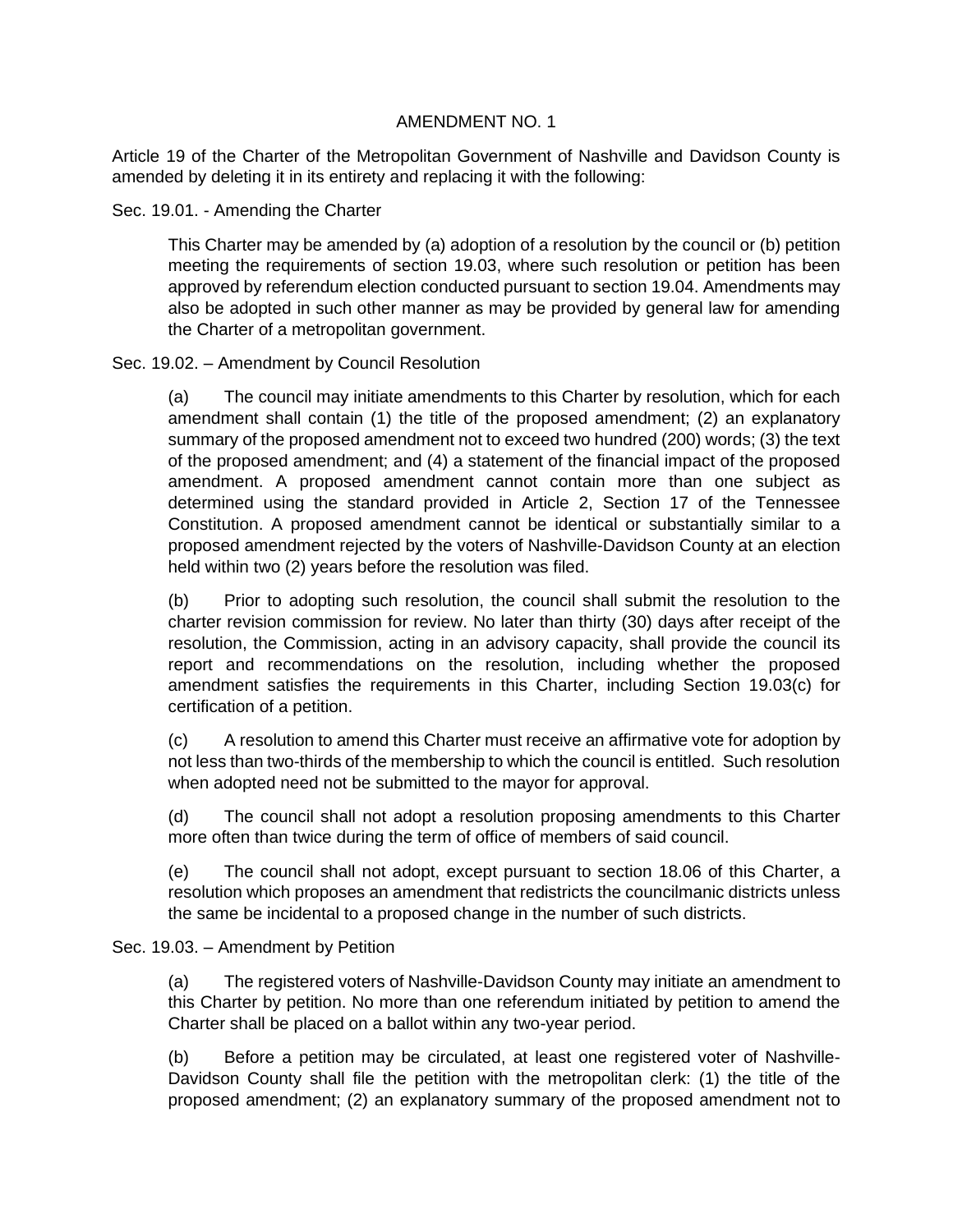exceed two hundred (200) words; (3) the text of the proposed amendment; and (4) a statement of the financial impact of the proposed amendment.

(c) The charter revision commission shall certify whether the petition satisfied the requirements of this Section 19.03(c) within thirty (30) days after the filing of the documentation required by Section 19.03(b). The petition shall not be certified if: (1) controlling legal authority establishes that the proposed amendment is unconstitutional; (2) the proposed amendment facially conflicts with or is inconsistent with federal or state law; (3) the substance of the proposed amendment is not subject to a referendum under state law or this Charter; (4) the proposed amendment fails to convey a reasonable certainty of meaning; (5) the proposed amendment contains more than one subject as determined using the standard provided in Article 2, Section 17 of the Tennessee Constitution; (6) the subject of the proposed amendment is not clearly expressed in its title; or (7) the petition or amendment fails to satisfy other requirements under this Charter or the Metropolitan Code.

The individual or individuals filing the petition shall have fifteen (15) days to cure any defects in the petition or amendment identified by the charter revision commission by filing the revised petition in proper form with the metropolitan clerk. The commission shall determine within fifteen (15) days whether or not to certify the revised petition.

(d) A decision by the charter revision commission to certify or not certify a petition may be appealed to the Chancery Court for Davidson County upon the filing by any affected party of petition for common-law writ of certiorari within thirty (30) days after the decision of the charter revision commission.

If no timely action has been filed challenging its decision to certify a petition, the charter revision commission shall notify the individual or individuals filing the petition and file the petition with the metropolitan clerk, at which time the petition may be circulated for signatures.

(e) Petitions shall be signed by at least ten percent (10%) of those registered to vote in Nashville-Davidson County as of the date on which the charter revision commission files the certification of the petition with the metropolitan clerk. The disqualification of one (1) or more signatures shall not render a petition invalid, but shall disqualify such signatures from being counted towards the minimum number of signatures required. Each petition shall contain only the following: (1) the petition language certified by the charter revision commission; (2) the genuine signature and address of registered voters; (3) the printed name of each signatory; and (4) the date of signature.

Completed petitions shall be filed with the metropolitan clerk within ninety (90) days after the charter revision commission files the certification of the petition with the metropolitan clerk. The filing of any legal action regarding the petition after the certification has been filed with the metropolitan clerk shall not extend this deadline.

(f) The metropolitan clerk shall immediately deliver the completed petitions to the Davidson County Election Commission. The Davidson County Election Commission shall verify: (1) the genuine signature; (2) that the current address matches the voter's registered address; (3) the printed name; and (4) that the date of signature of each person who signed the petition is after the charter revision commission's certification to the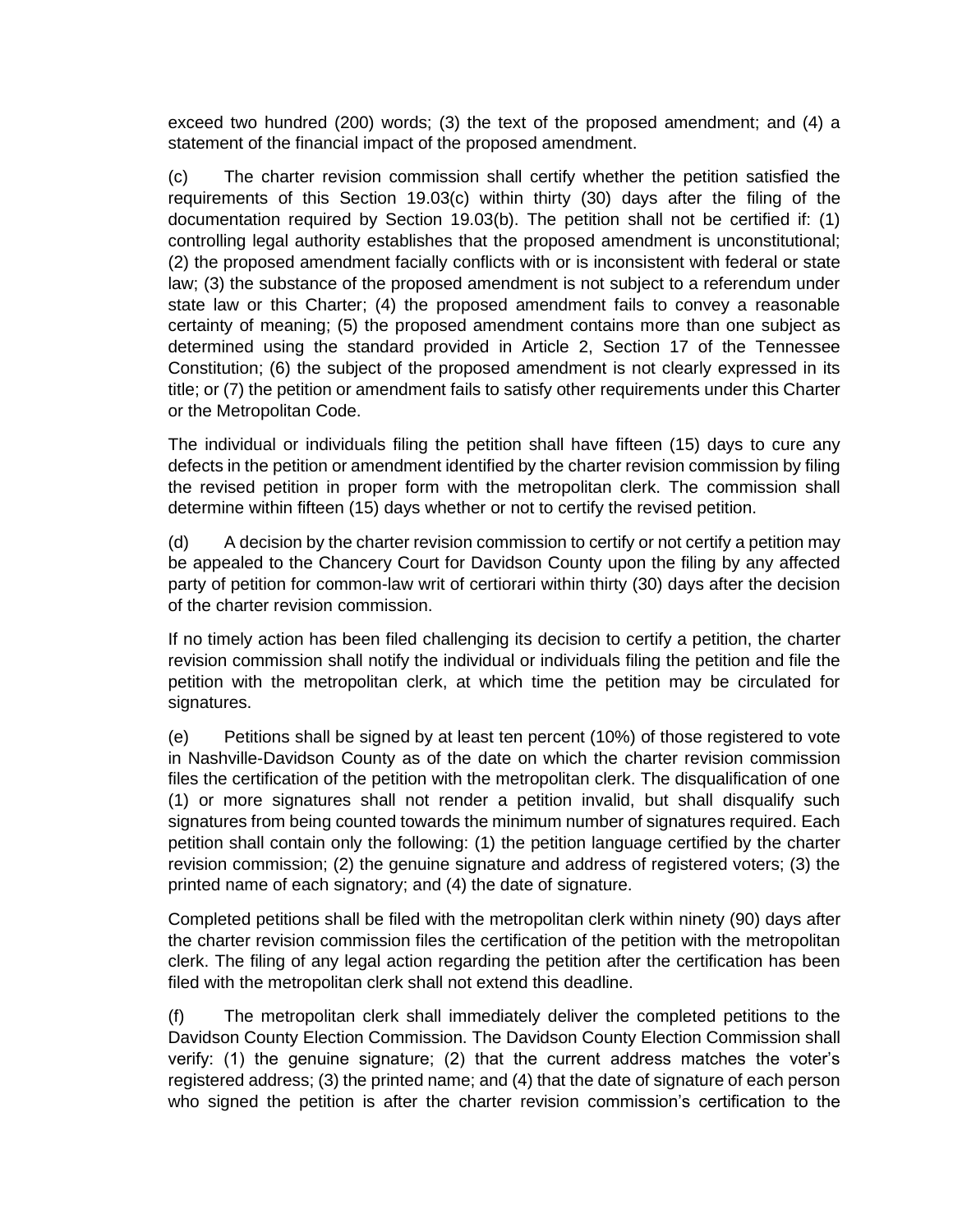metropolitan clerk; and (5) that each person who signed the petition is a current registered voter of Nashville-Davidson County. The commission shall not verify or count signatures appearing on petitions that do not strictly conform to the petition language certified by the charter revision commission.

Within thirty (30) days after receiving the completed petitions from the metropolitan clerk, the Davidson County Election Commission shall publicly certify the number of current registered voters of Nashville-Davidson County who signed the petition. The Commission shall file with the metropolitan clerk a written certification of the number of eligible registered voters of Nashville-Davidson County who signed the petitions. The signed petitions shall remain in the custody of the Davidson County Election Commission and shall be deemed to be county public records available for inspection or copying by any interested party in accordance with applicable laws.

The Davidson County Election Commission's action on the petitions may be appealed to the Chancery Court for Davidson County upon the filing by any affected party of a petition for common-law writ of certiorari within thirty (30) days after the Davidson County Election Commission files its certification with the metropolitan clerk.

# Sec. 19.04. – Referendum Election

(a) Any referendum on amending the Charter that complies with the requirements in Section 19.02 or 19.03 shall be placed on the ballot for the next regularly scheduled August or November metropolitan, county, or state general election occurring more than ninety (90) days after the Davidson County Election Commission's certification of the signatures.

(b) The Davidson County Election Commission shall prepare the referendum ballot in strict compliance with this Charter, applicable ordinances, and the charter revision commission's requirements governing the form and content of the ballot. The Davidson County Election Commission shall not alter the wording or substance of the language described in section 19.03(b) as approved by the charter revision commission except as such alteration is approved by the charter revision commission. The Davidson County Election Commission shall file the referendum ballot with the metropolitan clerk at least seven (7) days before such ballot is finalized for review by the charter revision commission.

The ballot shall include the explanatory summary of the proposed amendment approved by the charter revision commission. The ballot shall provide the voters a choice to vote "For Ratification" and "Against Ratification" of each proposed amendment. To assure that the public is fully apprised of the proposed amendment, the Davidson County Election Commission shall post the text of the proposed amendment in a conspicuous place in each polling place and shall publish the proposed amendment on its website and in print in a newspaper of general circulation within Davidson County and digital media. The notice of the referendum and the form of the question and its place on the ballot shall comply with the state laws governing the form of ballots and the arrangement of material on the ballot. The cost of the referendum shall be paid out of the general funds of the Metropolitan Government.

(c) Each proposed amendment shall be ratified when a majority of the votes cast at the referendum election shall be in favor of ratification and shall be rejected when a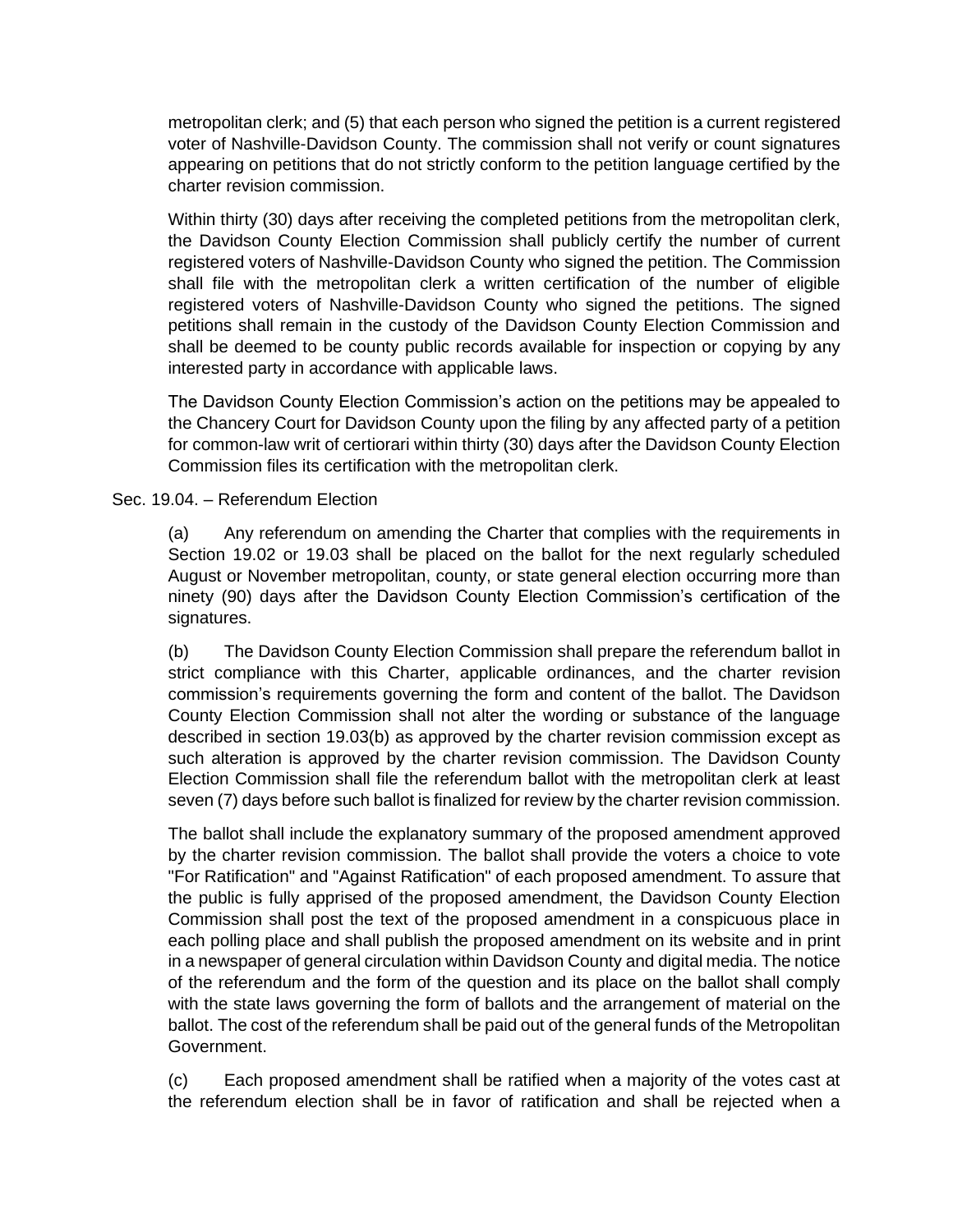majority of said votes is not cast in favor. The Davidson County Election Commission shall canvass the returns and certify the results to the Secretary of State, who shall issue a proclamation showing the results of the referendum on the ratification or rejection of the proposed amendment to this Charter. One copy of the proclamation shall be attached to the copy of this Charter previously certified to the Secretary of State and one copy shall be delivered to the metropolitan clerk who shall attach the same to the copy of the Charter in his or her custody.

Sec. 19.05. – Charter Revision Commission Authorized

(a) There is hereby created and established a metropolitan charter revision commission. The commission shall consist of seven (7) members who shall serve without compensation. The members of the commission shall be appointed by the mayor and confirmed by a majority vote of the whole membership of the council. The seven (7) members shall serve terms of four (4) years each. Members serving when this provision is adopted shall continue to serve through the end of their terms.

(b) The commission shall have the following powers and duties: (1) to make recommendations to the council with respect to amendments to the Charter; (2) to prescribe and oversee the form, facial validity, preparation and circulation of petitions to amend the Charter; and (3) approve the form of referendum ballots to amend the Charter to enable the public to vote either in favor of or against a proposed Charter amendment in an informed way. In exercising these powers and duties, the commission shall have the authority to hold hearings, compel the attendance of witnesses and the production of books, papers, and records pertinent to the hearing, and administer oaths to witnesses. If any person fails or refuses to obey a reasonable order for attendance or reasonable order for production of books and papers, the commission may apply to chancery court for an order requiring the order of the commission to be obeyed. The charter revision commission shall adopt and prescribe standard forms and procedures governing petitions to amend this Charter consistent with this Article, the council's ordinances, and other applicable legal requirements.

Sec. 19.06. – Implementation and Strict Construction

The council shall adopt as necessary any ordinance to implement this Article consistent with this Charter and other applicable legal requirements. This Article, ordinances and procedures implementing this Article, and other applicable legal requirements for referendums to amend the Charter of the metropolitan government shall be strictly construed. Those seeking to initiate amendments by resolution or petition must strictly comply with these requirements.

# FOR THE BALLOT

# Amendment No. \_\_\_\_

The amendment would modify the process for amending the Charter of the Metropolitan Government of Nashville and Davidson County by a resolution of the Metropolitan Council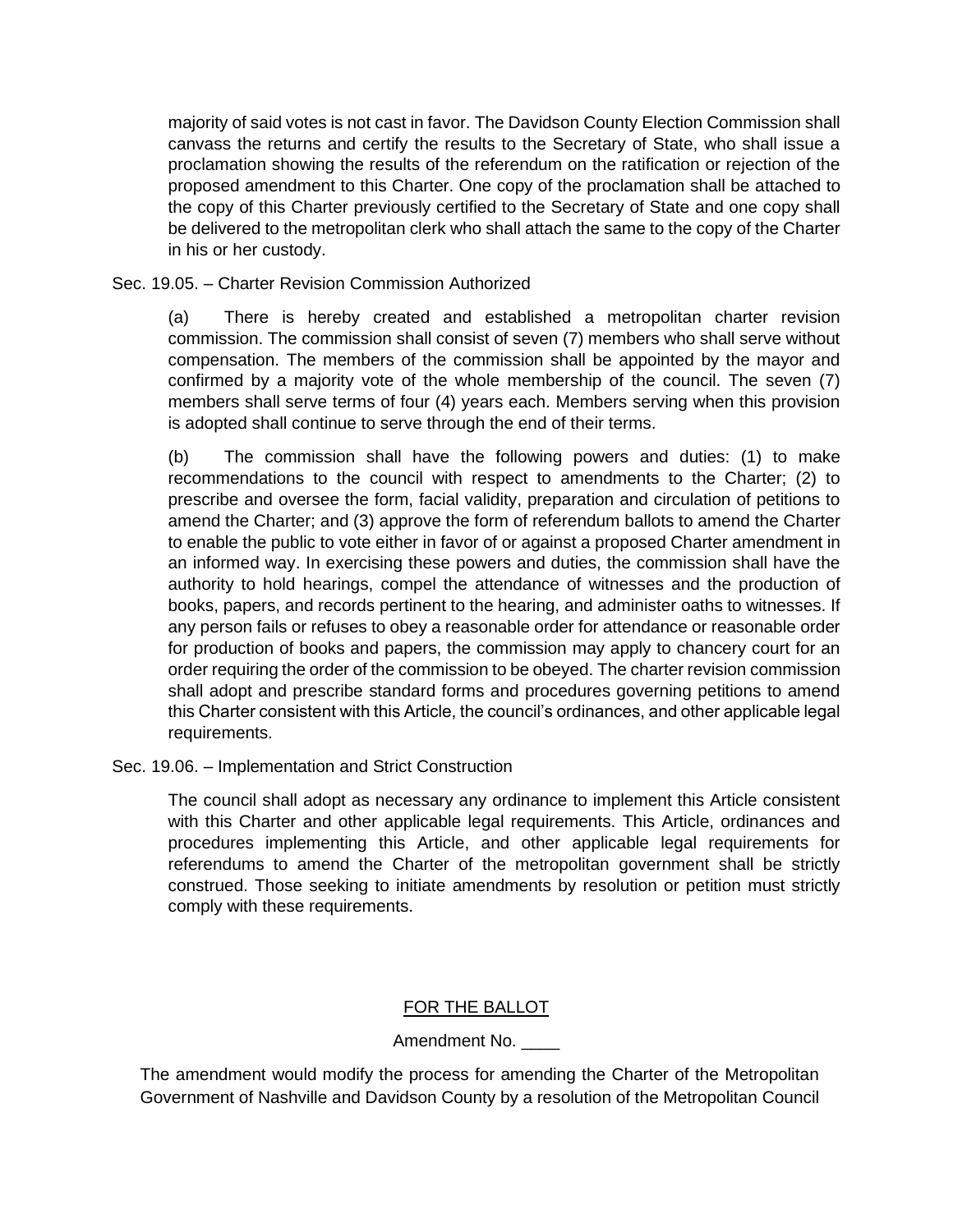or a petition of registered voters. The amendment would define the membership and duties of the Charter Revision Commission, which would include review of all proposed Charter amendments and certification of qualifying amendments submitted by petition. The amendment establishes required elements for proposed Charter amendments and deadlines for placing a Charter amendment on a ballot. The amendment provides that a petition certified by the Charter Revision Commission shall be signed by at least ten percent of registered voters within ninety days after the certification in order to be placed on a ballot.

INTRODUCED BY:

Bob Mendes Member of Council, At-Large

Angie Henderson Member of Council

Kyonzte Toombs Member of Council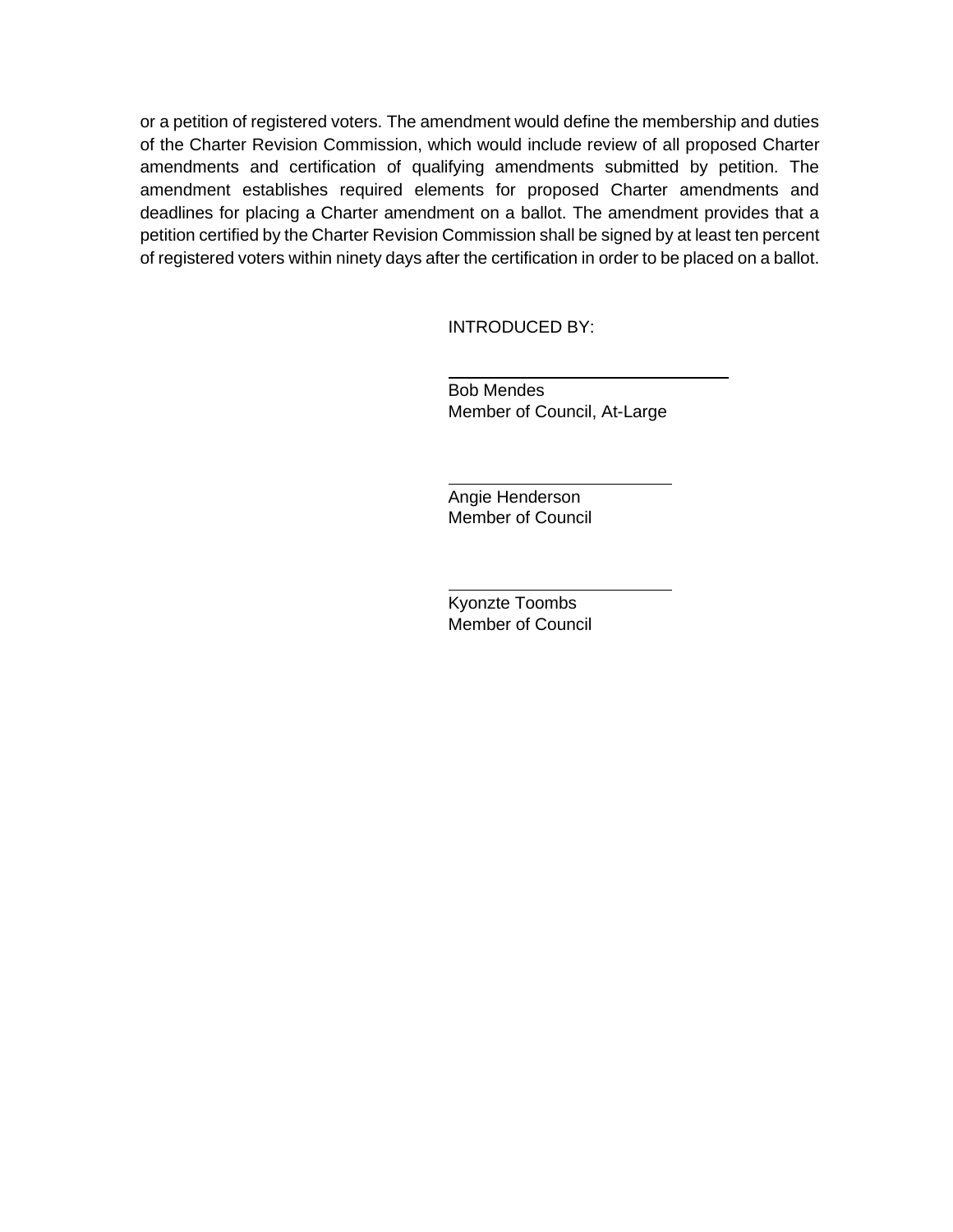I. Section 8.208 of Article 8, Chapter 2 of the Charter of the Metropolitan Government of Nashville and Davidson County shall be amended by deleting the provision in its entirety and substituting in lieu thereof the following new provision:

Sec. 8.208. Qualifications of personnel.

After the effective date of this Charter, no person shall be eligible to appointment to any position in the department except as a regular salaried employee in the classified service. Every appointee shall be a citizen of the United States of America unless otherwise allowed under Tennessee state law; shall meet such physical requirements as shall be prescribed by the civil service commission; and shall comply with all applicable rules and regulations of the civil service commission.

To determine whether applicants for positions in the department possess the required physical qualifications, the chief medical director may provide for conducting physical examinations and report his or her findings to the civil service commission.

# FOR THE BALLOT

# Amendment No.

This amendment would require that police department employees meet physical qualifications set by the civil service commission instead of requirements for admission to the United States Army or Navy.

This amendment would further update U.S. citizenship requirements to reflect Tennessee state law.

INTRODUCED BY:

Zulfat Suara Member of Council, At-Large

Russ Pulley Member of Council

Erin Evans Member of Council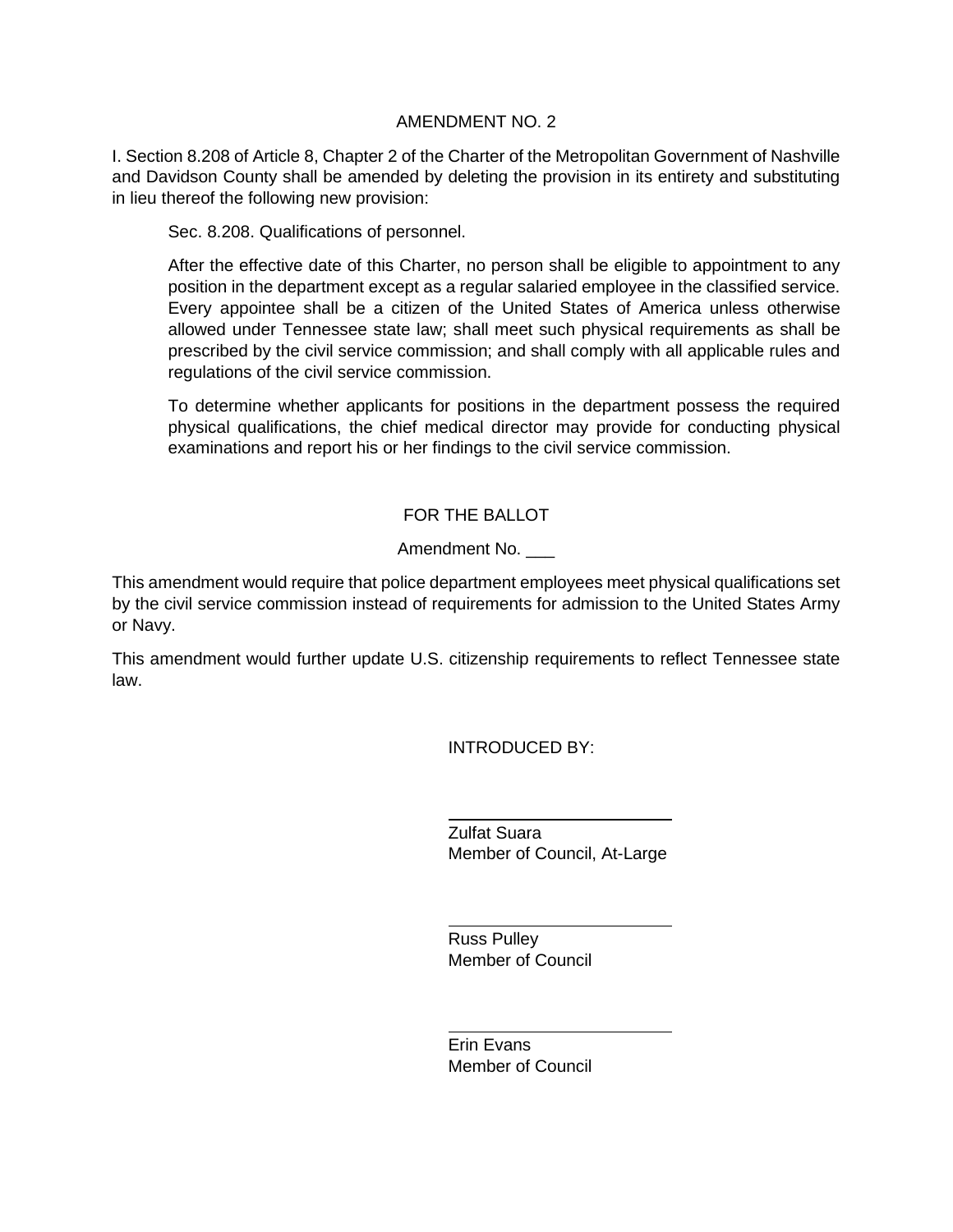I. Section 10.101 of Article 10 of the Charter of the Metropolitan Government of Nashville and Davidson County shall be amended by deleting the language in the section in its entirety and replacing it with:

"There shall be a metropolitan board of health which shall oversee administration of the Metro Public Health Department as herein provided."

II. Section 10.102 of Article 10 of the Charter of the Metropolitan Government of Nashville and Davidson County shall be amended by deleting the language in the section in its entirety and replacing it with:

"The board shall be composed of seven (7) members. One (1) member shall be a doctor of medicine or osteopathy certified for practice as such by the state board of medical examiners or board of osteopathic examination, licensed by the state licensing board for the healing arts, and who shall have had not less than five years' experience in the active practice of his or her profession. One (1) member shall be a licensed mental health professional who shall have not less than five years' experience in the active practice of his or her profession. One (1) member shall be a registered nurse. Two (2) members of the board shall be chosen without reference to occupation, except that they shall not come from the medical profession.

Two (2) members shall come from any of the following categories:

- A doctor of medicine or osteopathy certified for practice in Tennessee by the Board of Medical Examiners or Board of Osteopathic Examination;
- A practitioner in an allied health field with a background in the practice of public health;
- An attorney licensed to practice law by the Tennessee Board of Law Examiners;
- A veterinarian licensed by the Tennessee Board of Veterinary Medical Examiners;
- A dentist licensed to practice by the Tennessee Board of Dentistry;
- A person with a background in environmental health practice or policy;
- A person with an advanced degree in public health;
- A person with a background as a community health worker.

The members of the board shall be appointed by the mayor and confirmed by a majority of the whole membership of the council. They shall serve terms of five (5) years each. Any vacancy other than by expiration of term shall be filled for the unexpired term. Members of the board shall serve without compensation. The terms of board members shall be staggered to ensure no more than three seats are vacated in a given year.''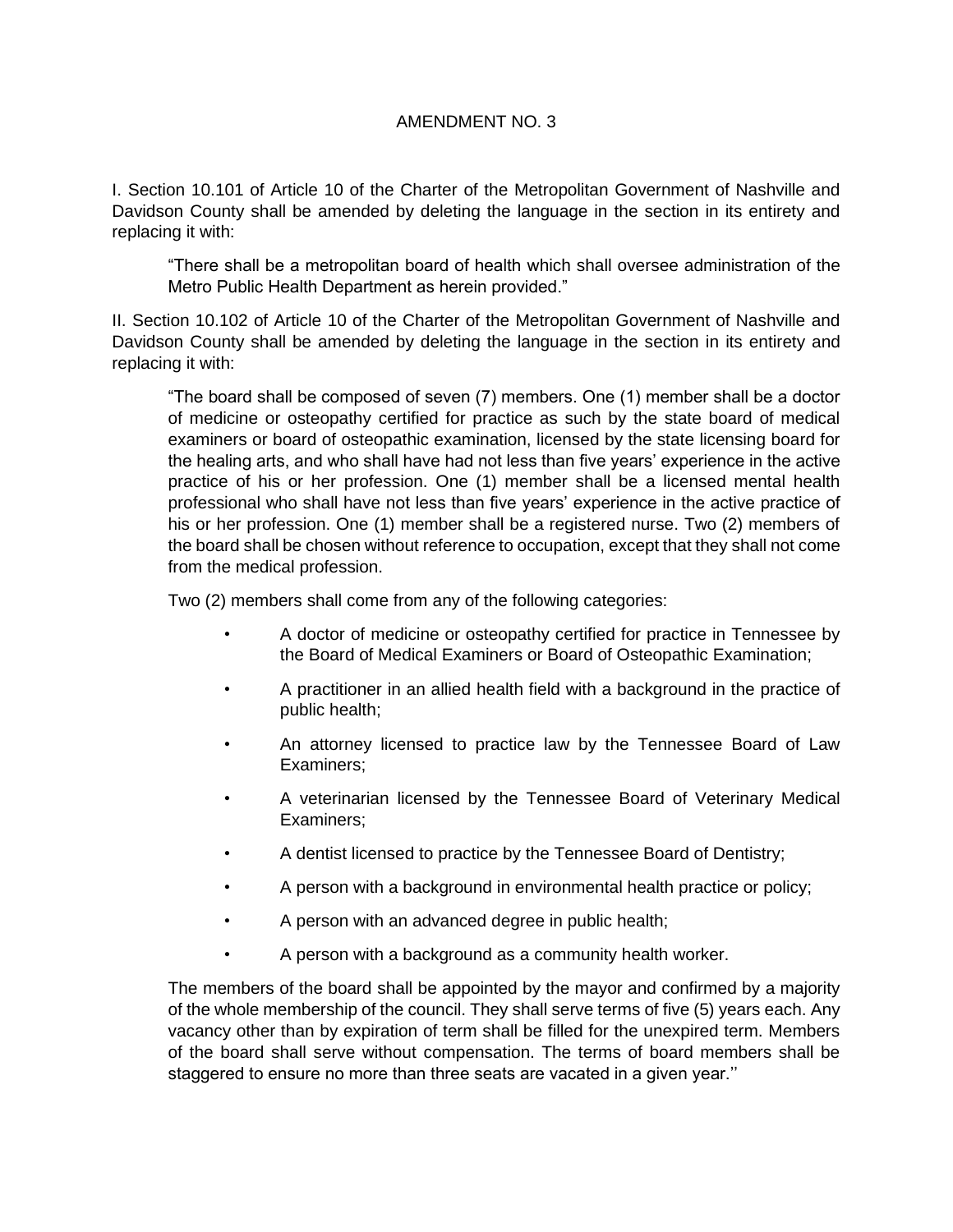III. Section 10.103 of Article 10 of the Charter of the Metropolitan Government of Nashville and Davidson County shall be amended by deleting the language in the introductory phrase and replacing it with the following:

"The board of health shall hire the director of health, as specified below, and oversee his or her direction of the department of health with respect to all administrative functions of the metropolitan government pertaining to;" and,

IV. Section 10.103 of Article 10 of the Charter of the Metropolitan Government of Nashville and Davidson County shall be amended in Function No. 7 by deleting the word ``insane'' and replacing it with the words "mentally ill."

V. Section 10.104, of Article 10 of the Charter of the Metropolitan Government of Nashville and Davidson County shall be amended in part by deleting in Duty No. 4 the words "chief medical director" and replacing them with the words "director of health or chief medical officer", and in Duty No. 9 by deleting the words "chief medical director" and replacing them with the words "director of health."

VI. Section 10.105 of Article 10 of the Charter of the Metropolitan Government of Nashville and Davidson County shall be amended by deleting the heading and section in their entirety and replacing them with the following:

"Section 10.105 – Director of health and chief medical officer – Appointment and qualifications.

The board shall appoint a director of health and may enter into an employment contract with such person for a period not exceeding five (5) years, and at a compensation to be fixed by the board. Such compensation so fixed shall be subject to approval by the council by resolution. The qualifications for the director of health shall be established by the board, subject to approval by the Metro Director of Human Resources.

If the director of health is not a doctor of medicine or osteopathy, the director shall appoint a medical doctor or doctor of osteopathy, who may be a member of the department of health staff, to serve as the chief medical officer, which appointment is subject to board approval. Any powers, duties, responsibilities, or authorities vested in the director of health that require or imply that the director is a licensed physician shall be delegated to the chief medical officer. Any such delegation shall be made in writing and filed with the board of health."

VII. Sections 10.106, 10.107, and 10.110 of Article 10 of the Charter of the Metropolitan Government of Nashville and Davidson County shall be amended in part by deleting the words "chief medical director" and replacing them with the words "director of health."

VIII. Section 8.208 of Article 8 of the Charter of the Metropolitan Government of Nashville and Davidson County shall be amended by deleting the words "chief medical director" and replacing them with the words "director of health".

IX. Section 8.306 of Article 8 of the Charter of the Metropolitan Government of Nashville and Davidson County shall be amended by deleting the words "chief medical director" and replacing them with the words "director of health".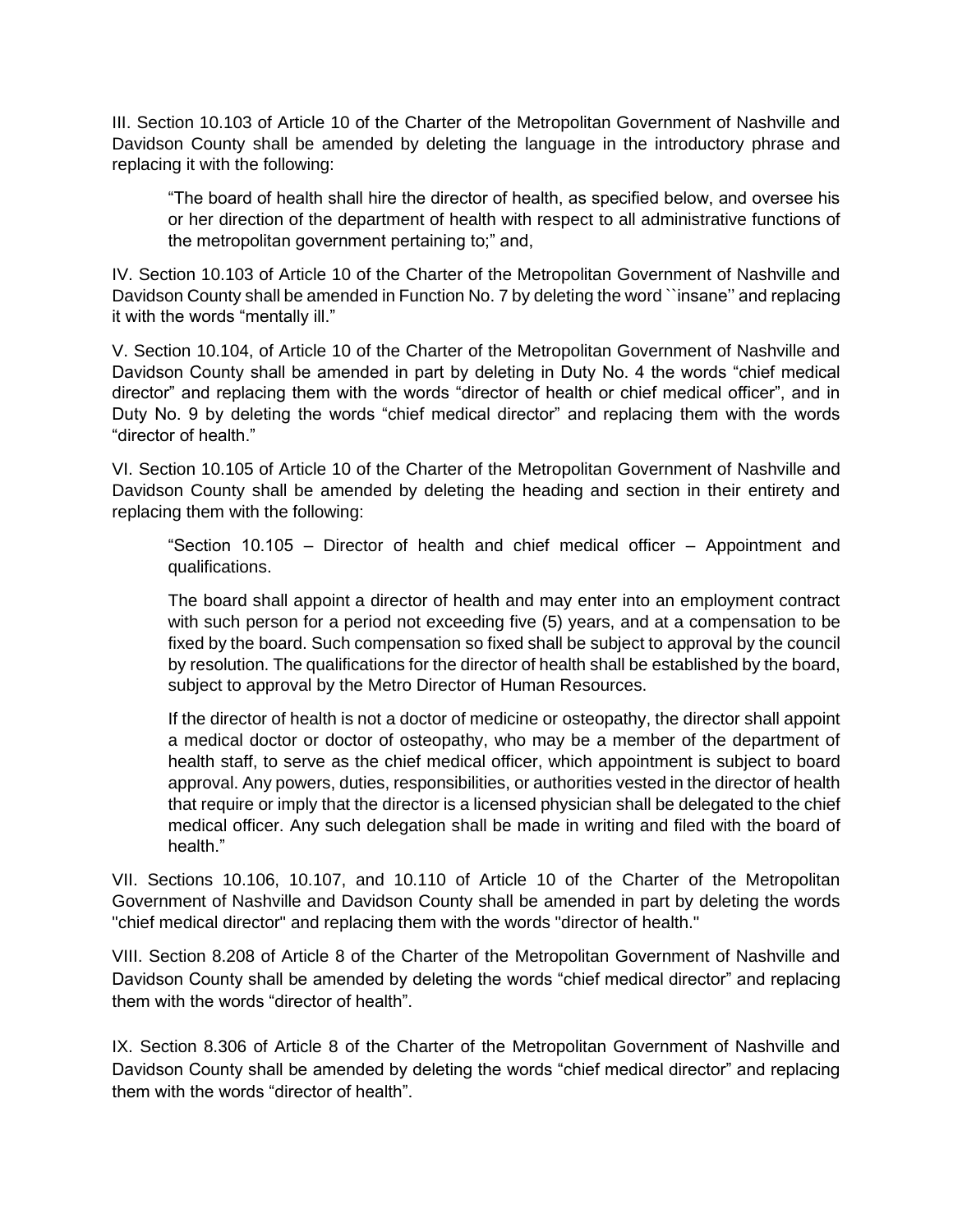# FOR THE BALLOT

# AMENDMENT NO. \_\_\_\_\_\_

This amendment differentiates between the board of health and the department of health, changes the membership of the board of health, refines and clarifies the roles and duties of the board of health, and modifies the qualifications for the director of health.

INTRODUCED BY:

Angie Henderson Member of Council

Erin Evans Member of Council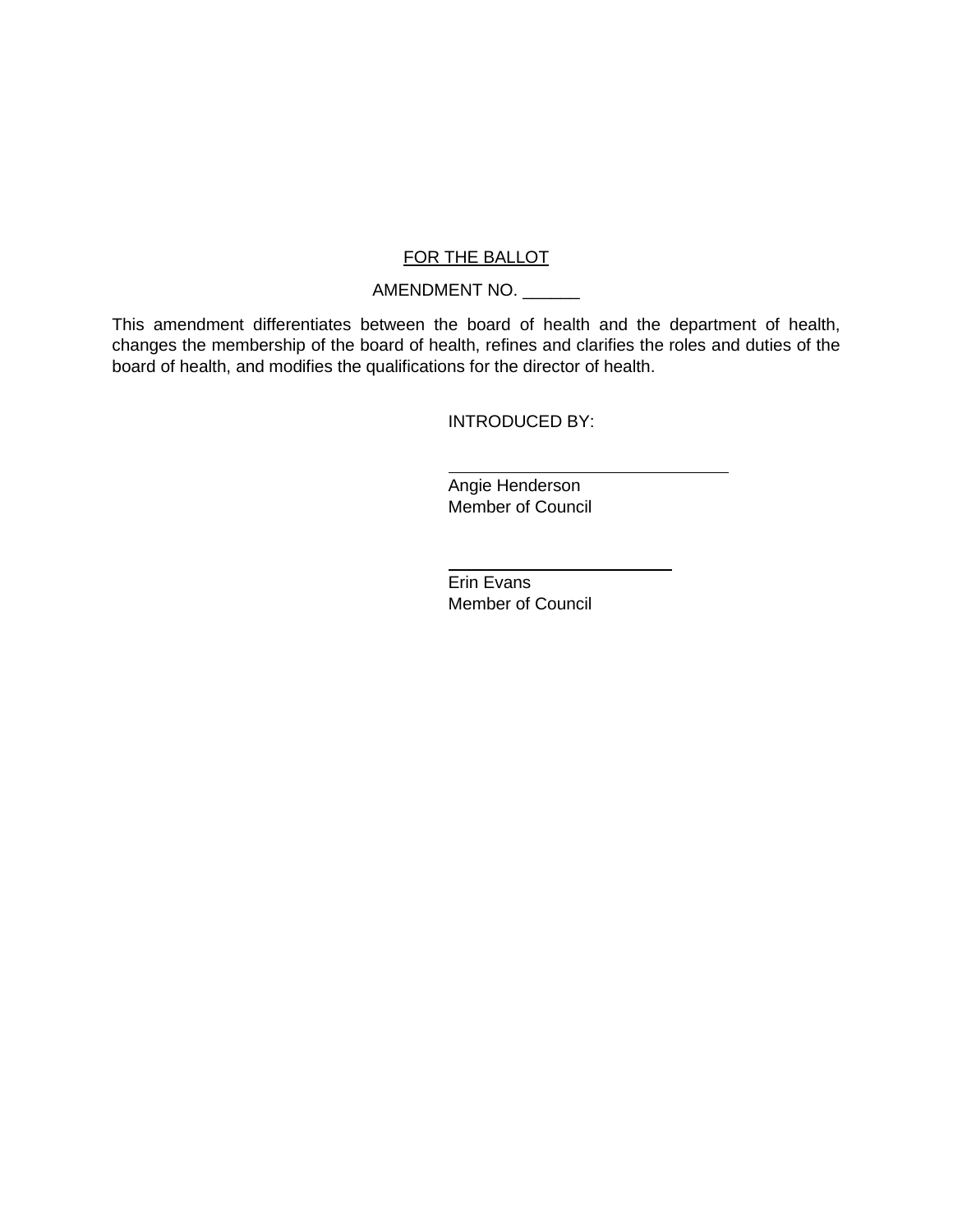Chapter 4 of Article 8 of the Charter of the Metropolitan Government of Nashville and Davidson County is amended by deleting it in its entirety and replacing it with the following:

#### CHAPTER 4. - DEPARTMENT OF TRANSPORTATION AND MULTIMODAL INFRASTRUCTURE

#### Sec. 8.401. - Created.

There shall be a department of transportation and multimodal infrastructure, which shall consist of the director of transportation and multimodal infrastructure and such other officers and employees organized into such divisions and other units as may be provided by ordinance or by the orders of the director consistent therewith and approved by the mayor.

#### Sec. 8.402. - Functions.

The department of transportation and multimodal infrastructure shall be responsible for:

(a) The design, construction, maintenance, repair, management and cleaning of roads, highways, streets, alleys, other public places, bridges, viaducts, and other related structures.

(b) Control of the servicing, maintenance and repair of automotive equipment, except as the same by ordinance may be assigned in whole or in part to another department or agency of the metropolitan government.

(c) Construction of transportation capital improvement projects by its own employees, whenever so authorized or directed by ordinance or by the mayor.

(d) Making and preparing such plans, specifications, estimates, surveys, maps, designs, drawings and reports as may be requested from time to time by the council, by the mayor or by the head of any department or any board, commission or agency of the metropolitan government acting with the approval of the mayor, and supervision of the execution and performance of all contracts for capital improvement projects, the plans and specifications, for which were prepared by the department of transportation and multimodal infrastructure.

(e) The administration and enforcement of all laws, ordinances and regulations relating to permits and licenses, for, building and construction within the public rights of way, taxicabs and other passenger vehicles for hire, parking, and public gatherings within the public rights of way; provided, that all licenses and permits issued shall be approved or regulated by such other offices, agencies or boards of the metropolitan government as may be provided from time to time by ordinance; and provided further, that the council may by ordinance transfer and assign this function to a newly created department of licenses and permits.

(f) The design, deployment, operations, and maintenance of traffic control devices on local roads and conventional state routes in Davidson County, except for certain devices within the incorporated cities that are owned by those cities. This includes the maintenance of all regulatory and warning signs on conventional state routes, to the extent not handled by the Tennessee Department of Transportation.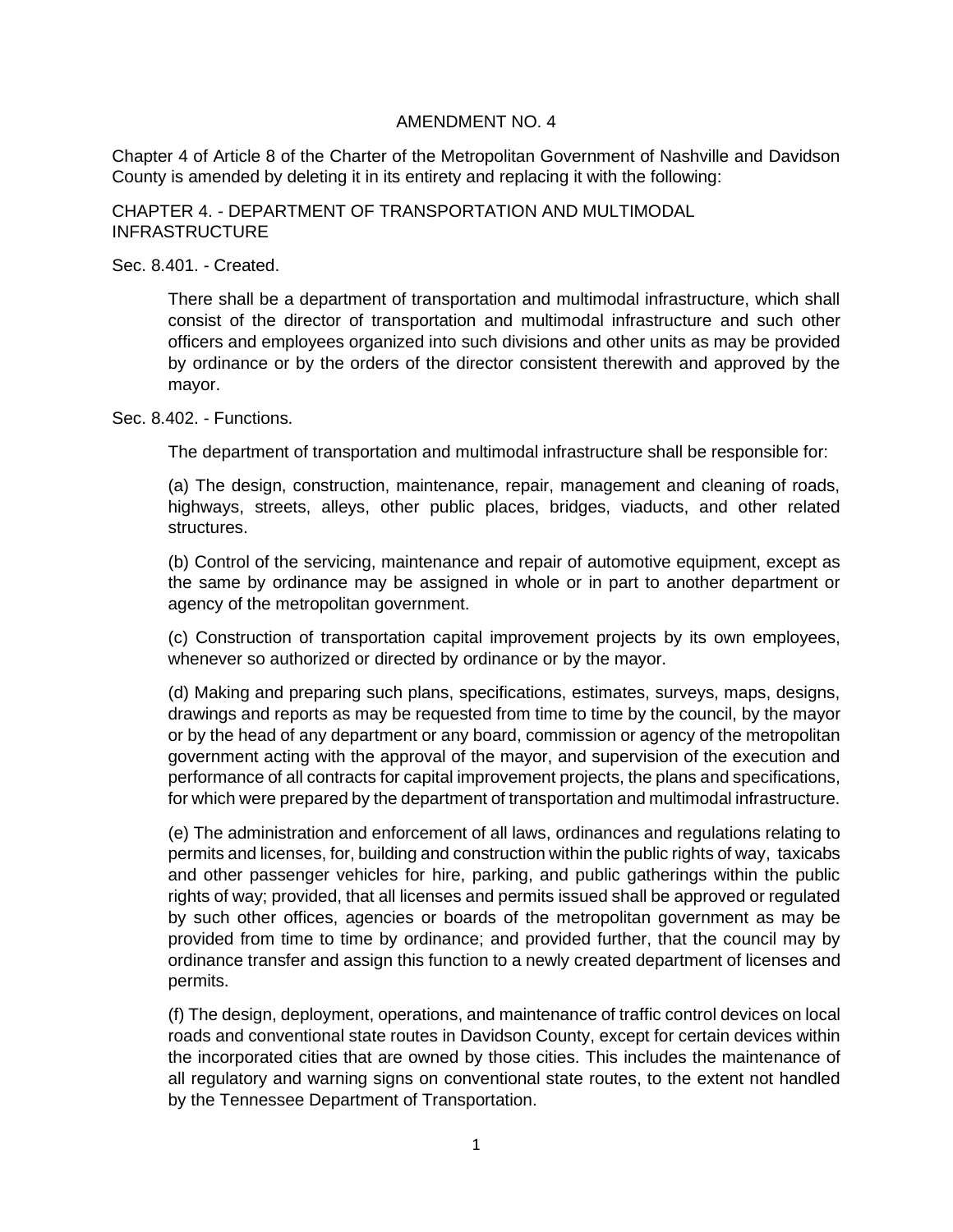(g) Such other powers and duties as are assigned to the department by this Charter or may be assigned thereto by ordinance or by action of the mayor.

Sec. 8.403. - Supervision, certification, and approval of payment for certain capital improvement projects.

Unless otherwise specifically provided for in this Charter, no payment upon any contract for transportation capital improvement projects or any capital improvement projects within the public rights of way shall be made by the metropolitan government without the written certification of the director of transportation and multimodal infrastructure that the work or the portion thereof for which such payment is to be made has been satisfactorily performed in accordance with the terms of such contract. Unless otherwise specifically provided in this Charter, when the plans and specifications for any transportation capital improvement project or any capital improvement project in the public rights of way have been prepared by some person or agency other than the department of transportation and multimodal infrastructure, the performance of the contract may be supervised and certification required by the department of transportation and multimodal infrastructure before payment shall be made in accordance with the terms and provisions of the contract.

Sec. 8.404. - Director of transportation and multimodal infrastructure—Qualifications and compensation.

The head of the department of transportation and multimodal infrastructure shall be the director. A permanent vacancy in the office of director shall be filled by appointment made by the mayor, subject to the civil service provisions of this Charter. He or she shall have had at least five (5) years' experience in industry or in municipal or metropolitan departments of transportation. In the event of temporary vacancy in the office of director due to sickness, absence or other disability, a temporary appointment may be made by the mayor, subject to the civil service provisions of this Charter.

Sec. 8.405. - Same—Powers and duties.

The director of transportation and multimodal infrastructure shall have general management and control of the several divisions and units of the department. He or she shall appoint and remove, subject to the civil service provisions of article 12 of this Charter, all officers and employees of the department and shall have power to make rules and regulations for the conduct of the business of the department consistent with this Charter and the ordinances of the metropolitan government.

Sec. 8.406. - Custody of maps and plans.

The department of transportation and multimodal infrastructure shall have custody of all maps or plans or any part thereof which were on file immediately prior to the effective date of this Charter in the offices of the director of public works of the City of Nashville or the County Highway Engineer of the County of Davidson and all such maps and plans hereafter made and not expressly required by law or ordinance to be filed in some other place; provided, that all plans, records, etc., pertaining to the sanitary sewerage system which are in the custody of the department of transportation and multimodal infrastructure on the effective date of this Charter shall be turned over to the department of water and sewerage services.